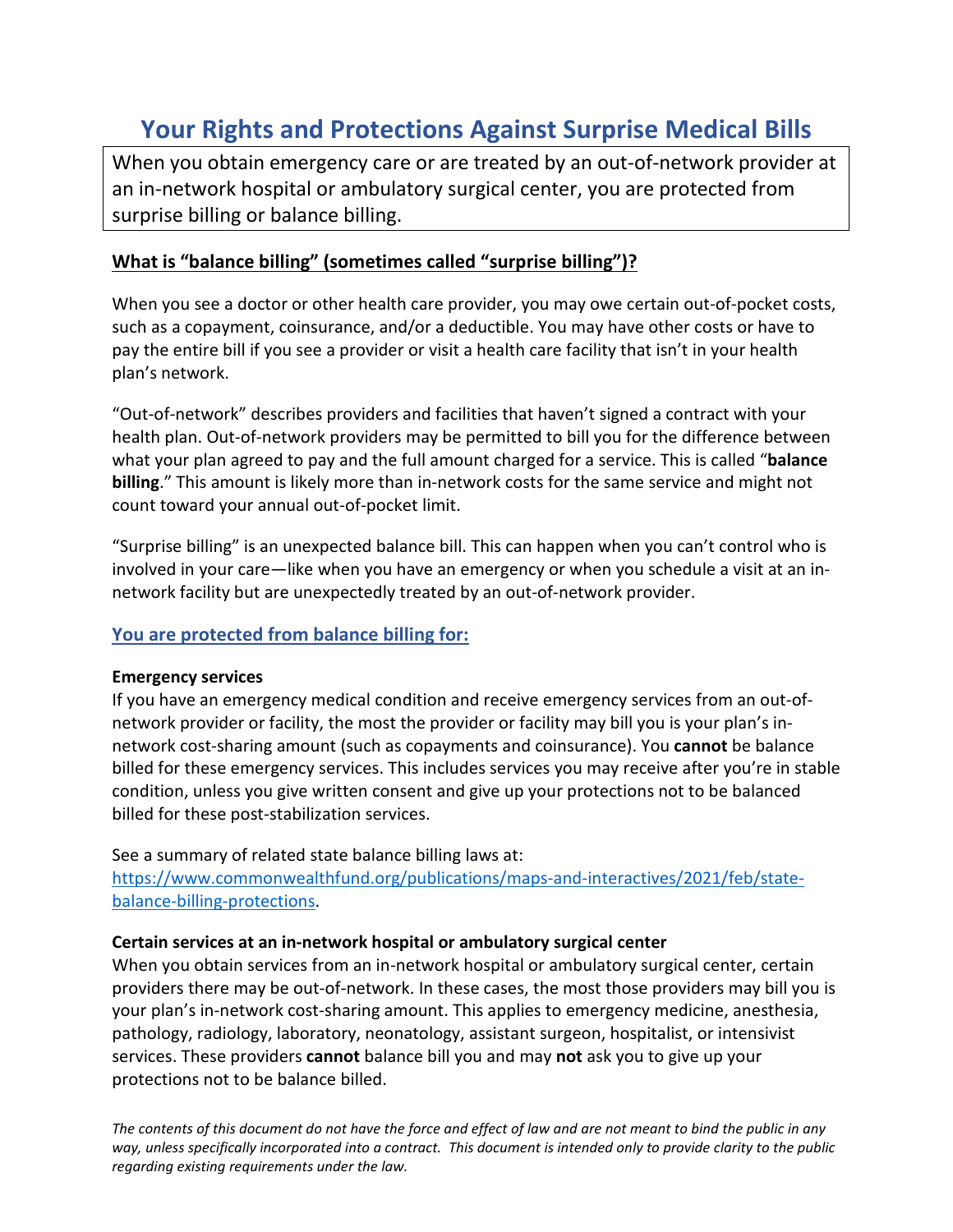If you obtain other services at these in-network facilities, out-of-network providers **cannot**  balance bill you, unless you give written consent and give up your protections.

# **You are never required to give up your protections from balance billing. Also, you are not required to obtain care out-of-network. You can choose a provider or facility in your plan's network.**

# **In certain states, you may also have related state protections:**

Visit The Commonwealth Fund website for updated state balance-billing protections at [https://www.commonwealthfund.org/publications/maps-and-interactives/2021/feb/state](https://www.commonwealthfund.org/publications/maps-and-interactives/2021/feb/state-balance-billing-protections)[balance-billing-protections.](https://www.commonwealthfund.org/publications/maps-and-interactives/2021/feb/state-balance-billing-protections)

Applicable state balance billing laws or requirements for noted states are as follows:

# **COLORADO PROTECTIONS AVAILABLE**

- State requires insurers to hold enrollees harmless for amounts beyond in-network level of cost sharing
- State prohibits out-of-network providers from billing enrollees for any amount beyond in-network level of cost sharing
- Above protections apply
	- o To HMO and PPO enrollees
	- $\circ$  For (1) emergency services provided by out-of-network professionals, facilities, and ground ambulance service providers and (2) non-emergency services provided by out-of-network professionals at in-network facilities
	- o Provided by all or most classes of health care providers
- State provides a payment standard
- Protections do not apply:
	- o to enrollees who consent to out-of-network non-emergency services
	- $\circ$  to enrollees of self-funded plans

# **MISSOURI PROTECTIONS AVAILABLE**

- State prohibits out-of-network providers from billing enrollees for any amount beyond in-network level of cost sharing
- Above protection applies to:
	- o To HMO, PPO, and EPO enrollees
	- o For emergency services provided by out-of-network professionals at in-network facilities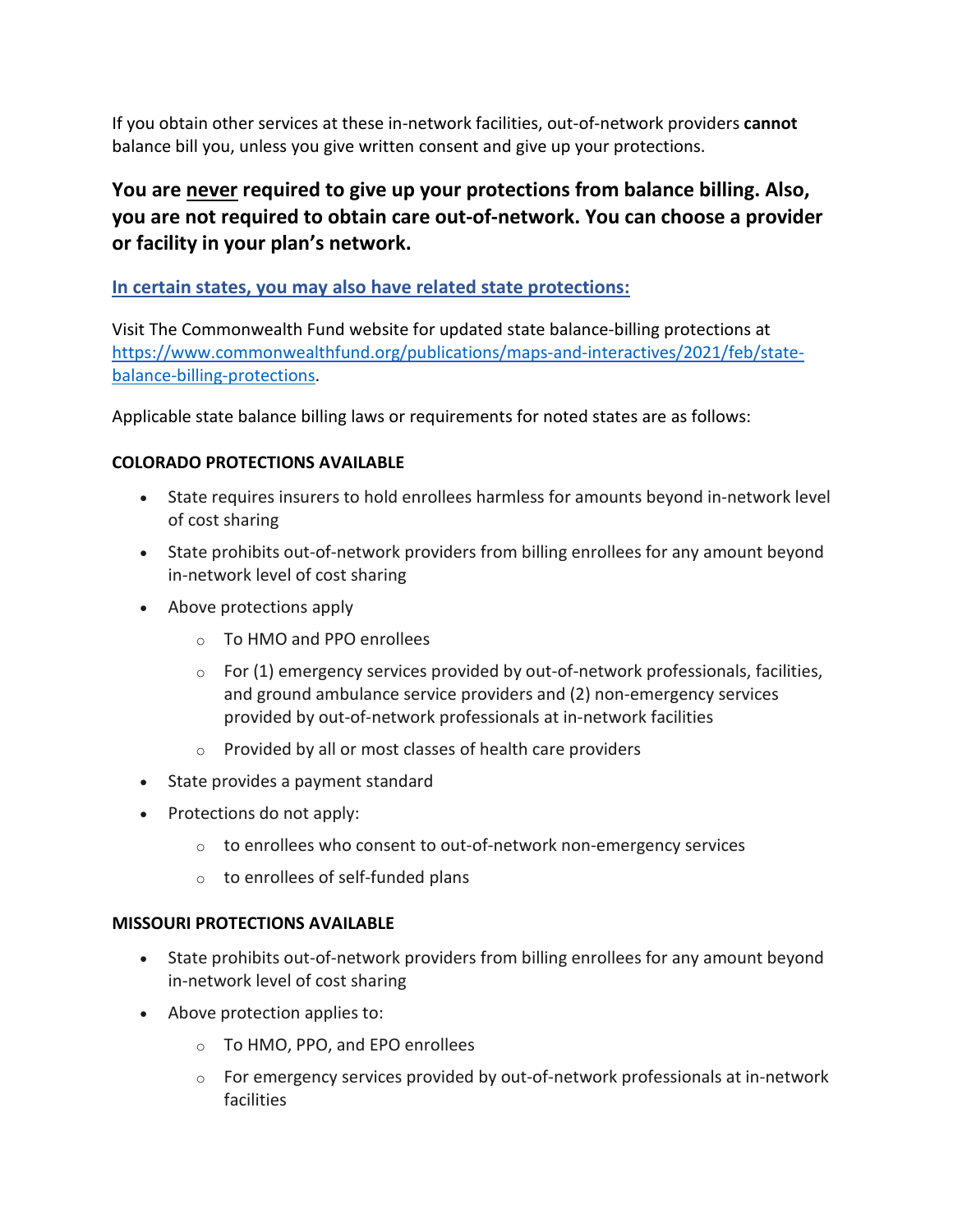- o Provided by all or most classes of health care professionals
- State provides dispute resolution process
- Protections do not apply to:
	- o ground ambulance services
	- o services provided at out-of-network facilities
	- o non-emergency services
	- o enrollees of self-funded plans

#### **NEBRASKA PROTECTIONS AVAILABLE**

- State requires insurers to hold enrollees harmless for amounts beyond in-network level of cost sharing
- State prohibits out-of-network professionals and facilities from billing enrollees for any amount beyond in-network level of cost sharing
- Above protections apply:
	- o To HMO and PPO enrollees
	- o For emergency services
	- o Provided by all or most classes of health care professionals
- Protections do not apply to:
	- o ground ambulance services
	- o non-emergency services
	- o enrollees of self-funded plans
- State provides a payment standard

#### **WASHINGTON STATE PROTECTIONS AVAILABLE**

- State requires insurers to hold enrollees harmless for amounts beyond in-network level of cost sharing
- State prohibits out-of-network providers from billing enrollees for any amount beyond in-network level of cost sharing
- Above protections apply:
	- o To HMO and PPO enrollees
	- o To enrollees of self-funded plans that have opted into the protections
	- $\circ$  For (1) emergency services provided by all or most classes of health care professionals and out-of-network facilities and (2) non-emergency surgical or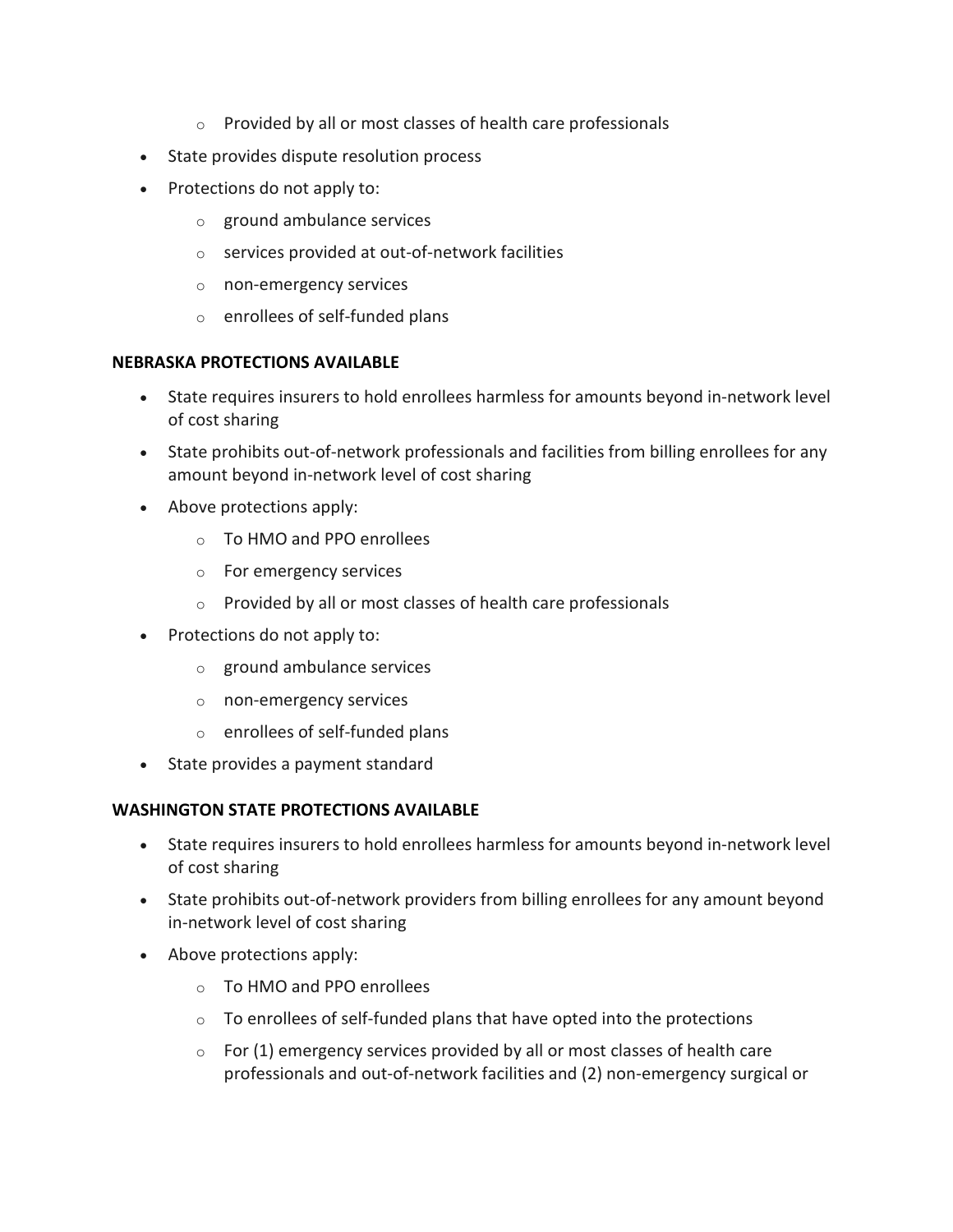ancillary services provided by all or most classes of out-of-network professionals at in-network facilities

- State provides a dispute resolution process
- Protections do not apply to ground ambulance services

#### **OREGON PROTECTIONS AVAILABLE**

- State prohibits out-of-network providers from billing enrollees for any amount beyond in-network level of cost sharing
- Above protection applies:
	- o To HMO and PPO enrollees
	- $\circ$  For (1) emergency services provided by out-of-network professionals at innetwork facilities, and (2) non-emergency services provided by out-of-network professionals at in-network facilities
	- o Provided by all or most classes of health care professionals
- State provides a payment standard
- Protections do not apply to:
	- o ground ambulance services
	- o services at out-of-network facilities
	- o enrollees who consent to non-emergency out-of-network services
	- o enrollees of self-funded plans

#### **CALIFORNIA PROTECTIONS AVAILABLE**

#### **PROTECTIONS AVAILABLE**

- State requires insurers to hold enrollees harmless for amounts beyond in-network level of cost sharing
- State prohibits out-of-network providers from billing enrollees for any amount beyond in-network level of cost sharing
- Above protections apply:
	- o To HMO and PPO enrollees
	- $\circ$  For (1) emergency services by out-of-network professionals and facilities and (2) non-emergency services provided by out-of-network professionals at in-network facilities
	- o Provided by all or most classes of health care professionals
- State provides a payment standard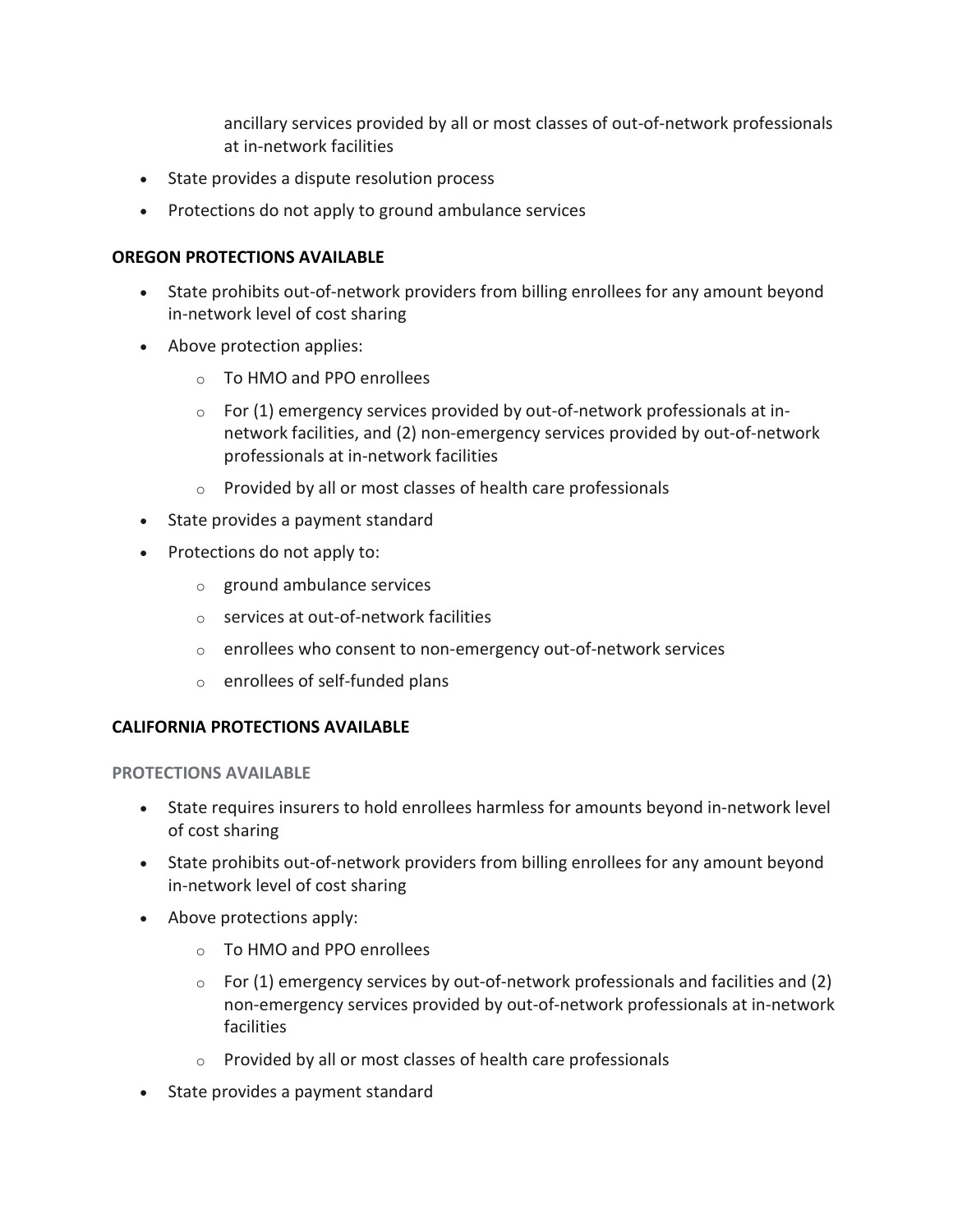- Protections do not apply to:
	- o ground ambulance services
	- o enrollees who consent to non-emergency out-of-network services
	- o enrollees in self-funded plans

#### **NEVADA PROTECTIONS AVAILABLE**

- State requires insurers to hold enrollees harmless for amounts beyond in-network level of cost sharing
- State prohibits out-of-network providers from billing enrollees for any amount beyond in-network level of cost sharing
- Above protections apply
	- o To HMO and PPO enrollees
	- $\circ$  To enrollees of self-funded plans that have opted into the protections
	- o For emergency services by out-of-network professionals and facilities
	- o Provided by all or most classes of health care providers
- State provides a dispute resolution process
- Protections do not apply to:
	- o ground ambulance services
	- o non-emergency services

#### **ARIZONA PROTECTIONS AVAILABLE**

- State requires insurers to hold enrollees harmless for amounts beyond in-network level of cost sharing
- Above protection applies:
	- o To HMO and PPO enrollees
	- $\circ$  For (1) emergency services provided by out-of-network professionals at innetwork facilities and (2) non-emergency services provided by out-of-network professionals at in-network facilities
	- o Provided by all or most classes of health care professionals
- State provides a dispute resolution process for claims over \$1000, which must be initiated by the enrollee
- Protections do not apply to:
	- o ground ambulance services
	- o services at out-of-network facilities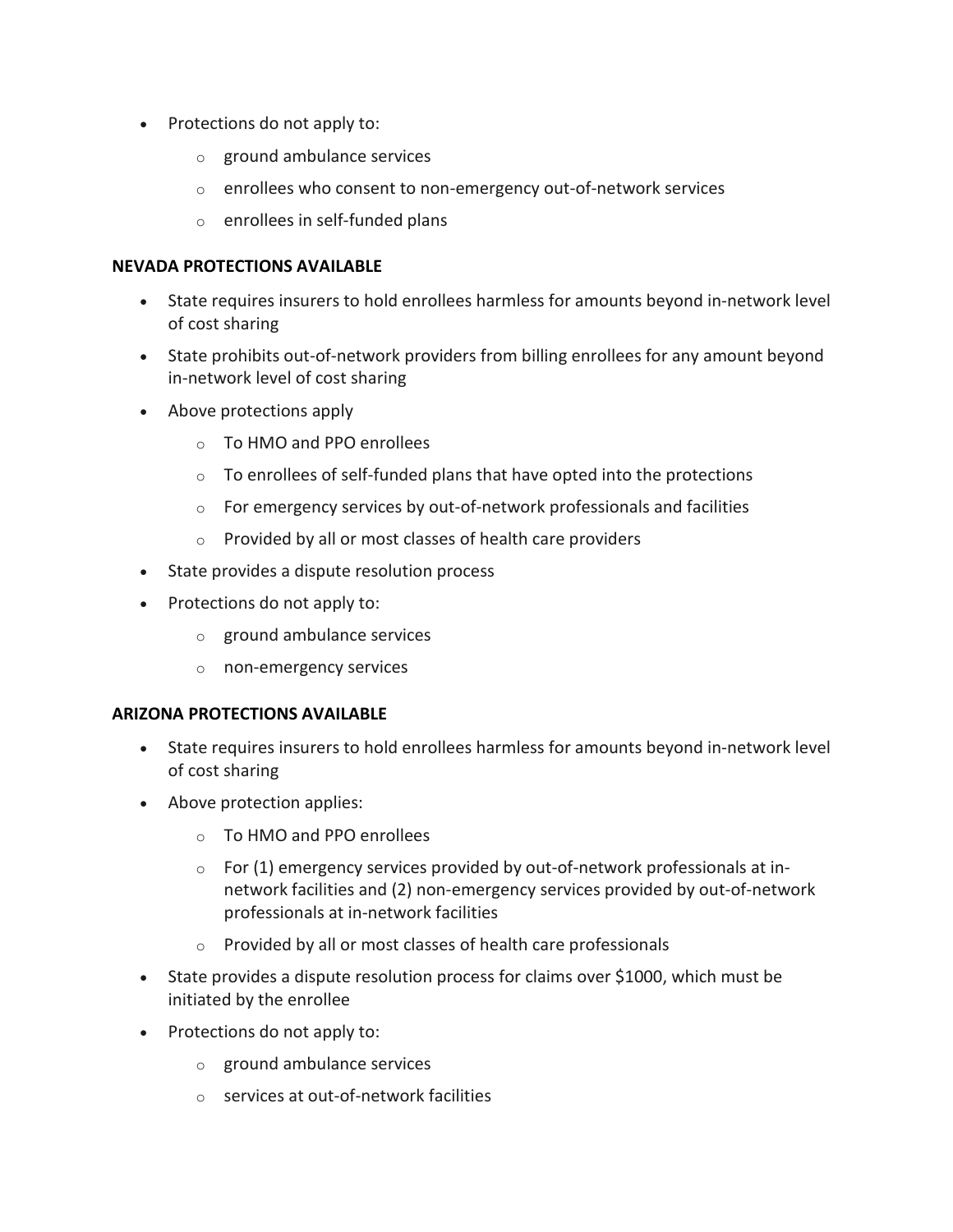- o enrollees who consent to non-emergency out-of-network services
- o enrollees of self-funded plans

# **NEW MEXICO PROTECTIONS AVAILABLE**

- State requires insurers to hold enrollees harmless for amounts beyond in-network level of cost sharing
- State prohibits out-of-network providers from billing enrollees for any amount beyond in-network level of cost sharing
- Above protections apply:
	- o To HMO and PPO enrollees
	- $\circ$  For (1) emergency services by out-of-network professionals and facilities and (2) non-emergency services provided by out-of-network professionals at in-network facilities
	- o Provided by all or most classes of health care professionals
- State provides a payment standard
- Protections do not apply to:
	- o ground ambulance services
	- o enrollees who consent to out-of-network non-emergency services
	- o enrollees of self-funded plans

# **TEXAS PROTECTIONS AVAILABLE**

- State requires insurers to hold enrollees harmless for amounts beyond in-network level of cost sharing
- State prohibits out-of-network providers from billing enrollees for any amount beyond in-network level of cost sharing
- Above protections apply:
	- o To HMO, PPO, and EPO enrollees
	- $\circ$  For (1) emergency services by out-of-network professionals and facilities, and (2) non-emergency services provided by out-of-network professionals at in-network facilities
	- o Provided by all or most classes of health care professionals
- State provides dispute resolution process
- Protections do not apply to:
	- o ground ambulance services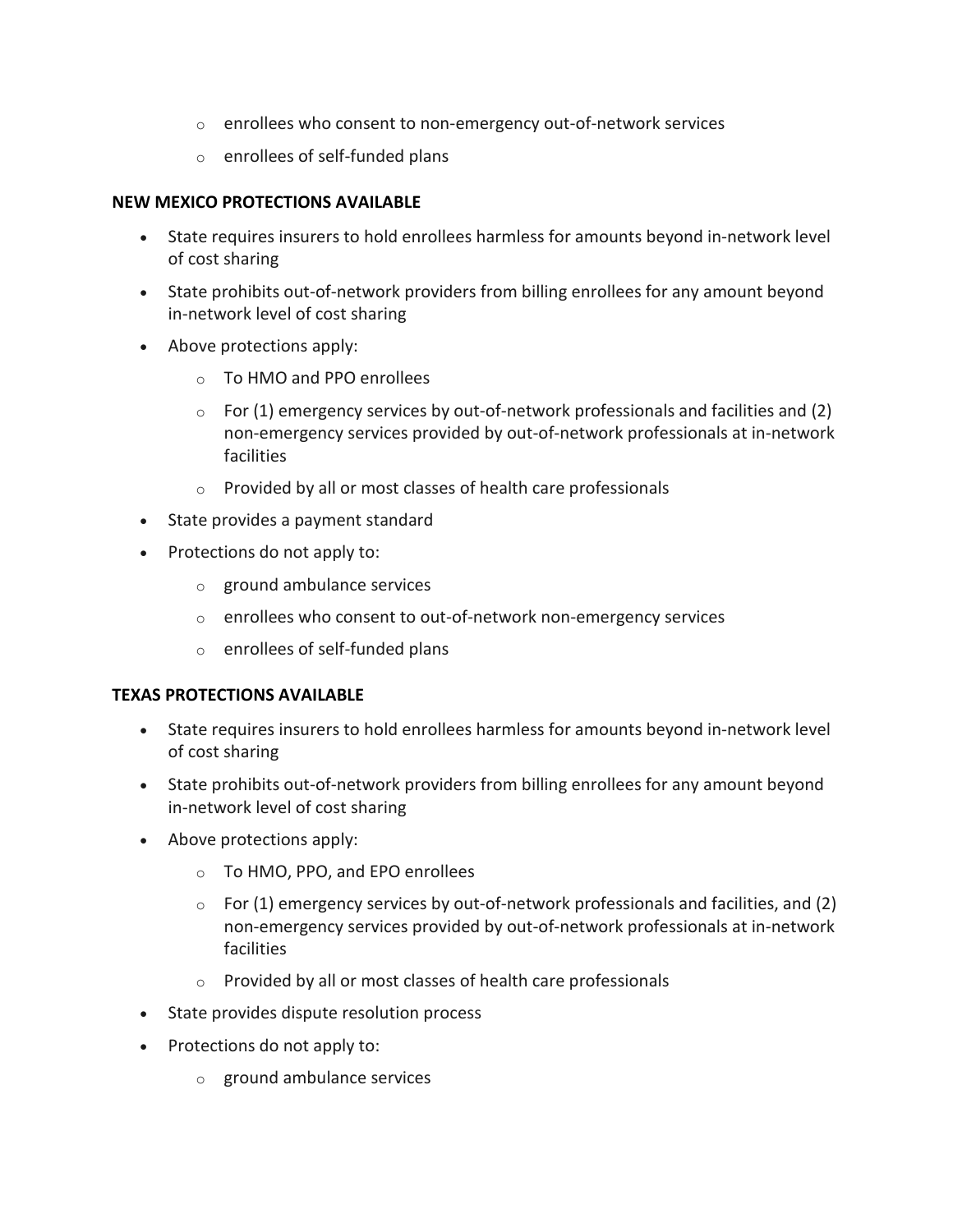- o enrollees who consent to out-of-network non-emergency services
- o enrollees of self-funded plans

#### **MINNESOTA PROTECTIONS AVAILABLE**

- State requires insurers to hold enrollees harmless for amounts beyond in-network level of cost sharing
- Above protection applies:
	- o To HMO and PPO enrollees
	- o For non-emergency services provided by out-of-network professionals at innetwork facilities
	- o Provided by all or most classes of out-of-network health care professionals
- State provides a dispute resolution process
- Protections do not apply to:
	- o emergency services
	- o enrollees of self-funded plans

# **IOWA PROTECTIONS AVAILABLE**

- State requires insurers to hold enrollees harmless for amounts beyond in-network level of cost sharing
- Above protection applies:
	- o To HMO and PPO enrollees
	- $\circ$  For emergency services provided by out-of-network professionals and facilities
	- o Provided by all or most classes of health care professionals
- Protections do not apply to:
	- o enrollees of self-funded plans
	- o non-emergency services

# **ILLINOIS PROTECTIONS AVAILABLE**

- State requires insurers to hold enrollees harmless for amounts beyond in-network level of cost sharing
- State prohibits out-of-network providers from billing enrollees for any amount beyond in-network level of cost sharing
- Above protections apply:
	- o To HMO and PPO enrollees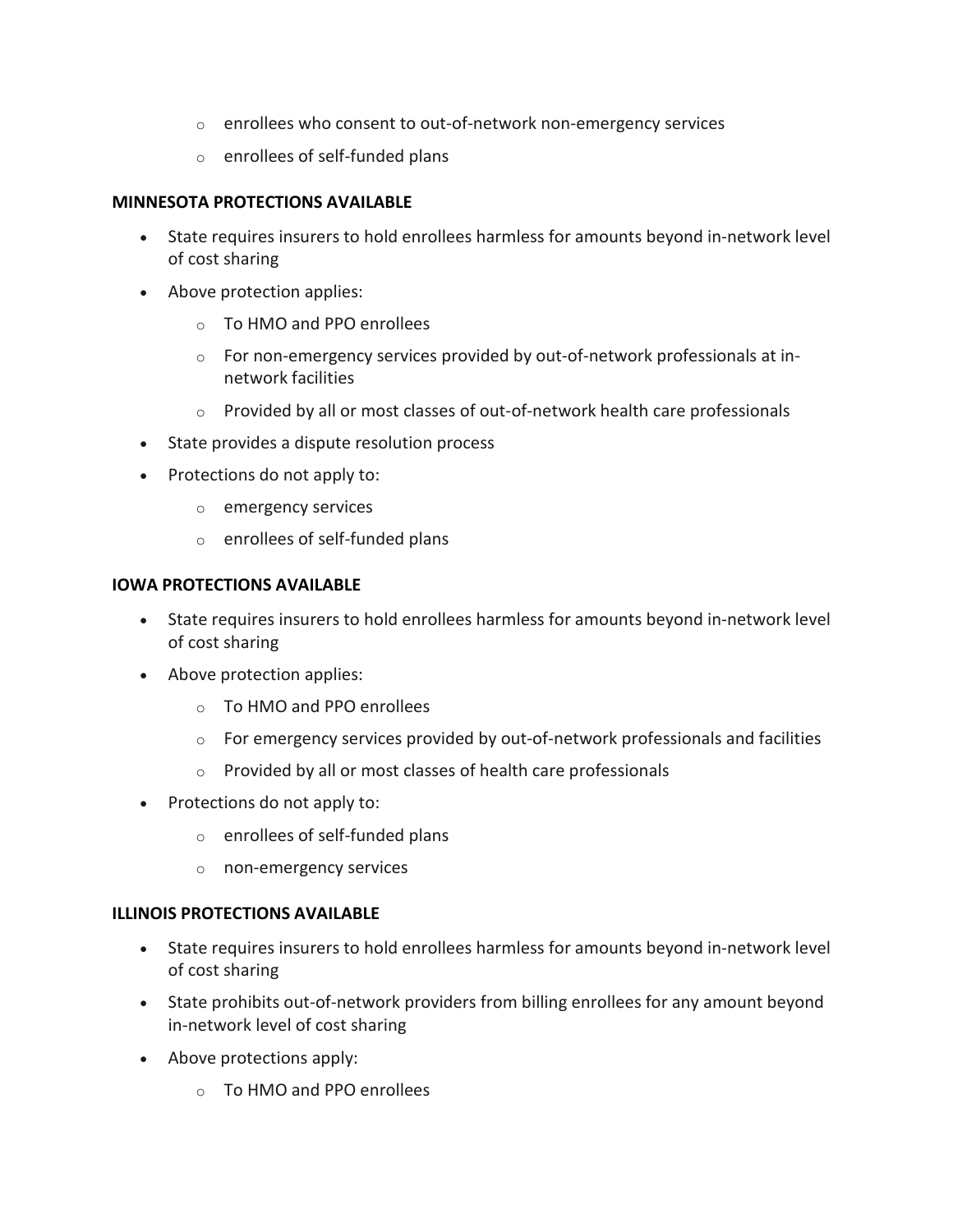- $\circ$  For (1) emergency services provided by out-of-network professionals at innetwork facilities, and (2) non-emergency services provided by out-of-network professionals at in-network facilities
- o Provided by certain specific classes of health care professionals
- State provides a dispute resolution process
- Protections do not apply to:
	- o ground ambulance services
	- o services received at out-of-network facilities
	- o enrollees who consent to non-emergency out-of-network services
	- o enrollees of self-funded plans

# **INDIANA PROTECTIONS AVAILABLE**

- For HMOs, with respect to emergency services provided by out-of-network professionals and facilities, state (1) requires insurers to hold enrollees harmless for amounts beyond in-network level of cost sharing; and (2) prohibits out-of-network providers from billing enrollees for any amount beyond in-network level of cost sharing
- For HMOs and PPOs, with respect to non-emergency services provided by out-ofnetwork professionals at in-network facilities, state prohibits out-of-network providers from billing enrollees for any amount beyond in-network level of cost sharing. This prohibition applies to all providers in the state, and therefore might also protect enrollees of self-funded plans.
- Above protections apply to services provided by all or most classes of health care professionals.
- Protections do not apply to:
	- o ground ambulance services
	- o enrollees who consent to non-emergency out-of-network services

#### **MICHIGAN PROTECTIONS AVAILABLE**

- State prohibits out-of-network providers from billing enrollees for any amount beyond in-network level of cost sharing
- Above protections apply:
	- o To HMO and PPO enrollees
	- $\circ$  For (1) emergency services by out-of-network professionals and facilities; and (2) non-emergency services provided by out-of-network professionals at in-network facilities
	- $\circ$  Provided by all or most classes of out-of-network health care professionals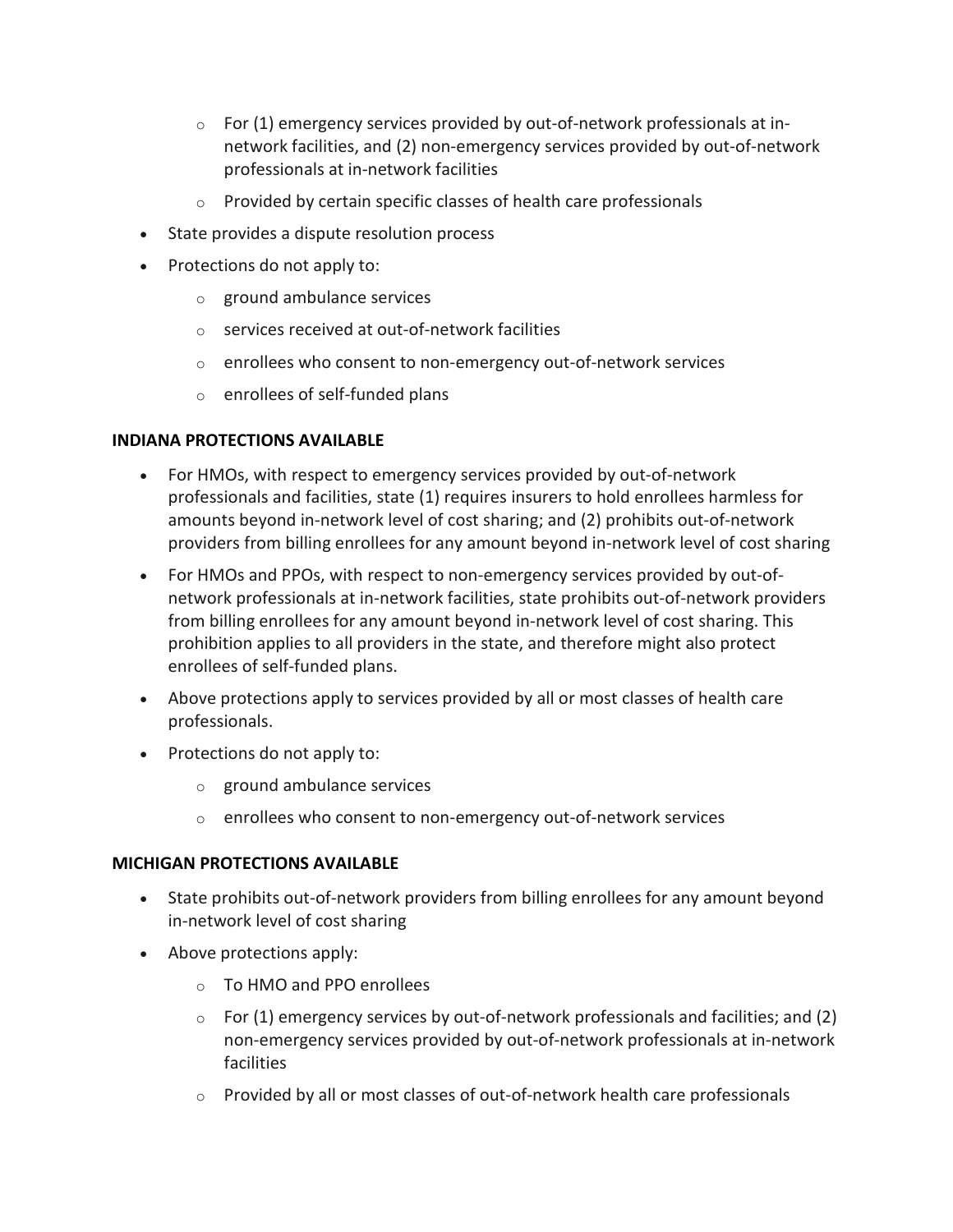- State provides a payment standard
- State provides a dispute resolution process
- Protections do not apply to:
	- o ground ambulance services
	- o enrollees who consent to non-emergency out-of-network services
	- o enrollees in self-funded plans

#### **OHIO PROTECTIONS AVAILABLE**

- State requires insurers to hold enrollees harmless for amounts beyond in-network level of cost sharing
- Above protection applies:
	- o To HMO and PPO enrollees
	- $\circ$  For (1) emergency services provided by out-of-network professionals, facilities, and ground ambulance service providers and (2) non-emergency services provided by out-of-network professionals at in-network facilities
	- $\circ$  Provided by those classes of health care professionals as defined by regulation
- State provides a payment standard
- State provides a dispute resolution process
- Protections do not apply to:
	- o enrollees of self-funded plans
	- o enrollees who consent to out-of-network non-emergency services

#### **MISSISSIPPI PROTECTIONS AVAILABLE**

- State requires insurers to hold enrollees harmless for amounts beyond in-network level of cost sharing
- State prohibits out-of-network providers from billing enrollees for any amount beyond in-network level of cost sharing
- Above protections apply:
	- o To HMO and PPO enrollees
	- $\circ$  For (1) emergency services by out-of-network professionals and facilities, and (2) non-emergency services provided by out-of-network professionals at in-network facilities
	- o Provided by all or most classes of health care professionals
- Protections do not apply to: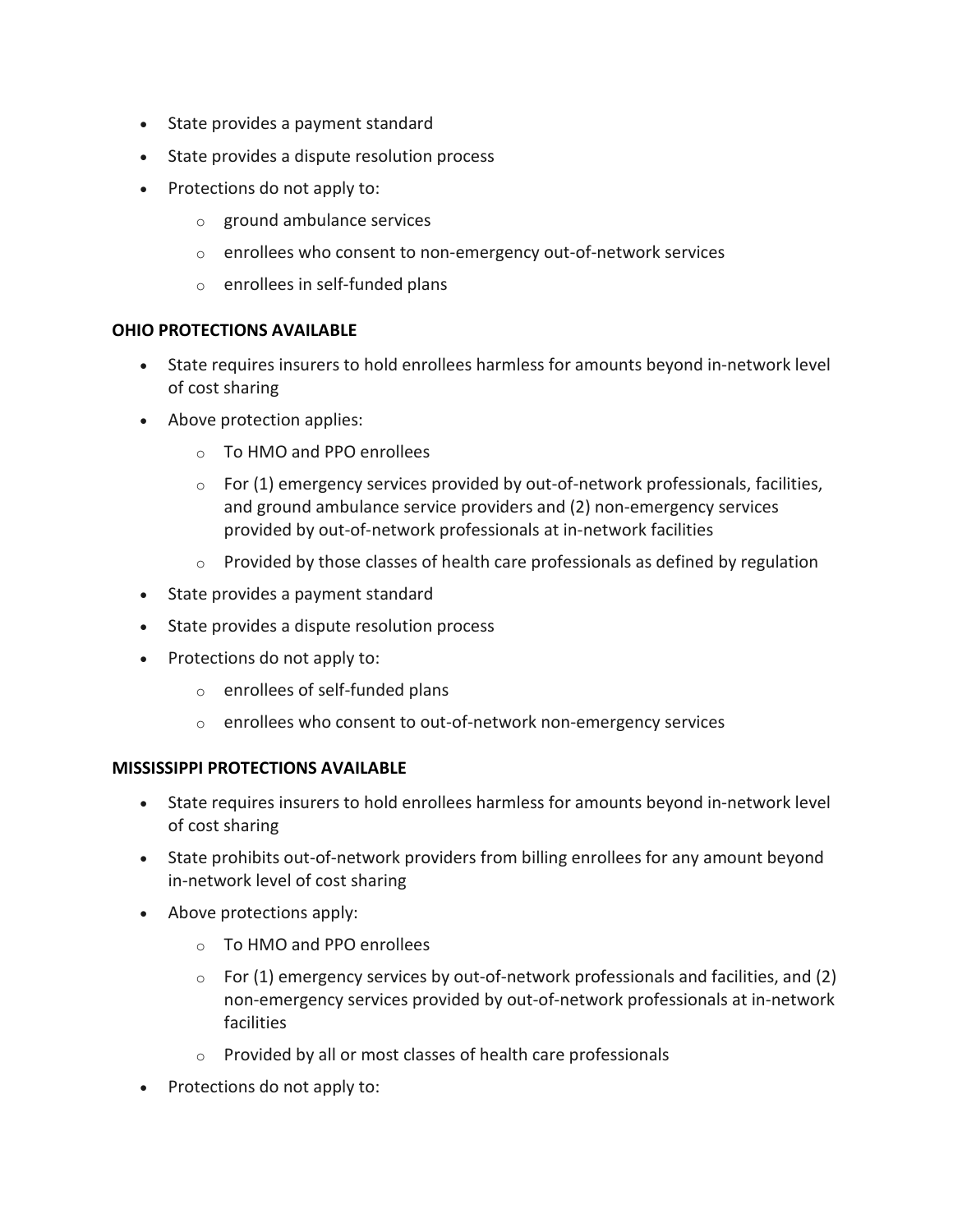- o ground ambulance services
- o enrollees of self-funded plans

#### **GEORGIA PROTECTIONS AVAILABLE**

- State requires insurers to hold enrollees harmless for amounts beyond in-network level of cost sharing
- State prohibits out-of-network providers from billing enrollees for any amount beyond in-network level of cost sharing
- Above protections apply:
	- o To HMO and PPO enrollees
	- $\circ$  For (1) emergency services by out-of-network professionals and facilities and (2) non-emergency services provided by out-of-network professionals at in-network facilities
	- o Provided by all or most classes of health care professionals
- State provides a payment standard for professionals but not facilities
- State provides a dispute resolution process
- Protections do not apply to:
	- o ground ambulance services
	- o enrollees who consent to non-emergency out-of-network services
	- o enrollees in self-funded plans

#### **FLORIDA PROTECTIONS AVAILABLE**

- State requires insurers to hold enrollees harmless for amounts beyond in-network level of cost sharing
- State prohibits out-of-network providers from billing enrollees for any amount beyond in-network level of cost sharing
- Above protections apply:
	- o To HMO and PPO enrollees
	- $\circ$  For (1) emergency services by out-of-network professionals and facilities and (2) non-emergency services provided by out-of-network professionals at in-network facilities
	- o Provided by all or most classes of health care professionals
- For PPOs, state payment standard applies to (1) emergency services and (2) nonemergency services provided by out-of-network professionals at in-network facilities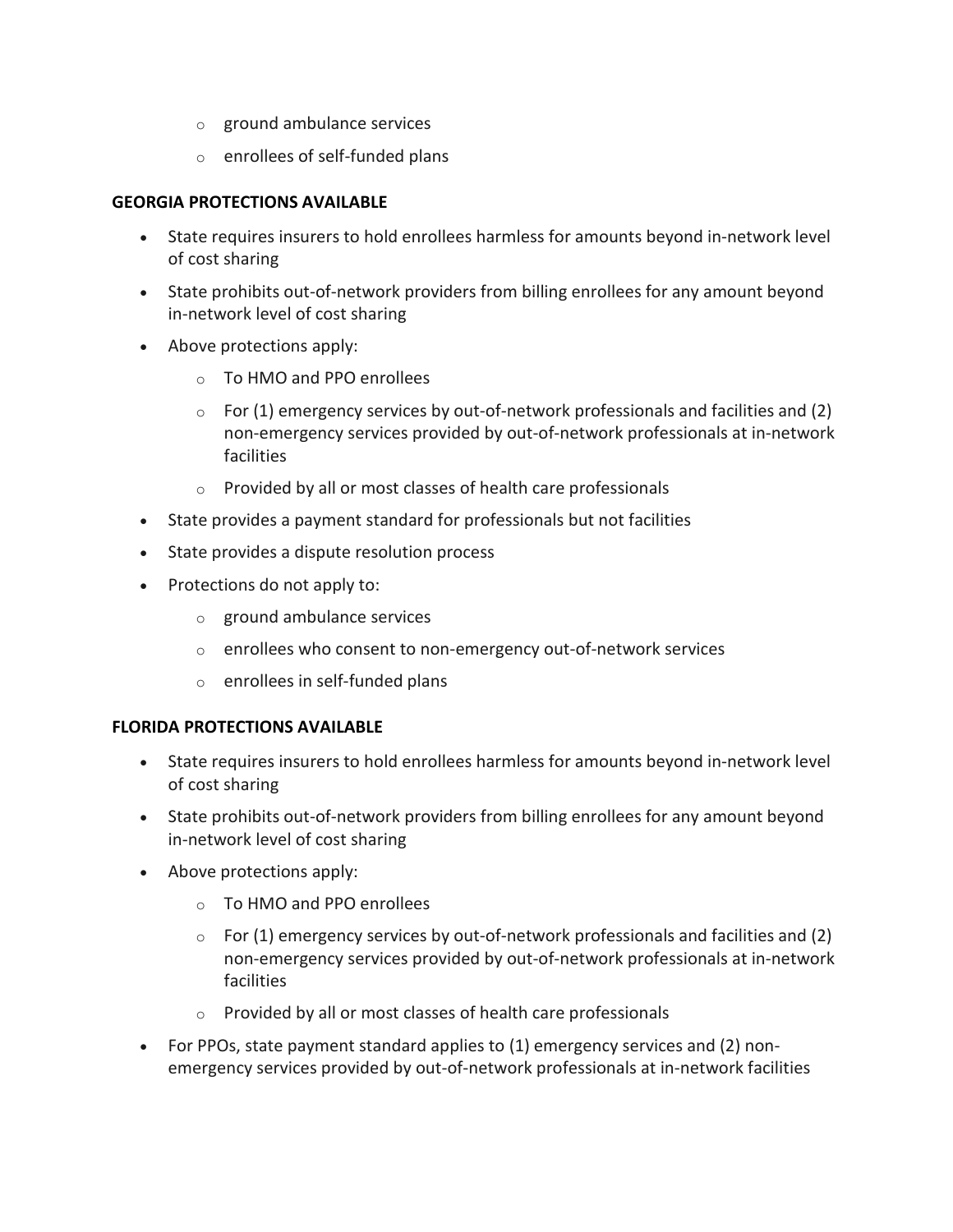- For HMOs, state payment standard only applies to emergency services but the state also has a claim dispute resolution program in place
- Protections do not apply to:
	- o ground ambulance services for PPO enrollees
	- $\circ$  PPO enrollees who consent to non-emergency out-of-network services
	- o enrollees of self-funded plans

# **MAINE PROTECTIONS AVAILABLE**

- State requires insurers to hold enrollees harmless for amounts beyond in-network level of cost sharing
- State prohibits out-of-network providers from billing enrollees for any amount beyond in-network level of cost sharing
- Above protections apply:
	- o To HMO and PPO enrollees
	- o To enrollees of self-funded plans that have opted into the protections
	- $\circ$  For (1) emergency services by out-of-network professionals, facilities and ambulance providers; and (2) non-emergency services provided by out-ofnetwork professionals at in-network facilities
	- $\circ$  Provided by all or most classes of out-of-network health care professionals
- State provides a payment standard
- Protections do not apply to enrollees who consent to out-of-network non-emergency services

#### **NEW HAMPSHIRE PROTECTIONS AVAILABLE**

- State prohibits out-of-network providers from billing enrollees for any amount beyond in-network level of cost sharing
- Above protection applies:
	- $\circ$  To any network-based major medical health insurance product, including HMO, PPO, EPO and POS products
	- $\circ$  For (1) emergency services provided by out-of-network professionals at innetwork facilities, and (2) non-emergency services provided by out-of-network professionals at in-network facilities
	- o Provided by certain specific classes of health care professionals
- State provides a dispute resolution process
- Protections do not apply to: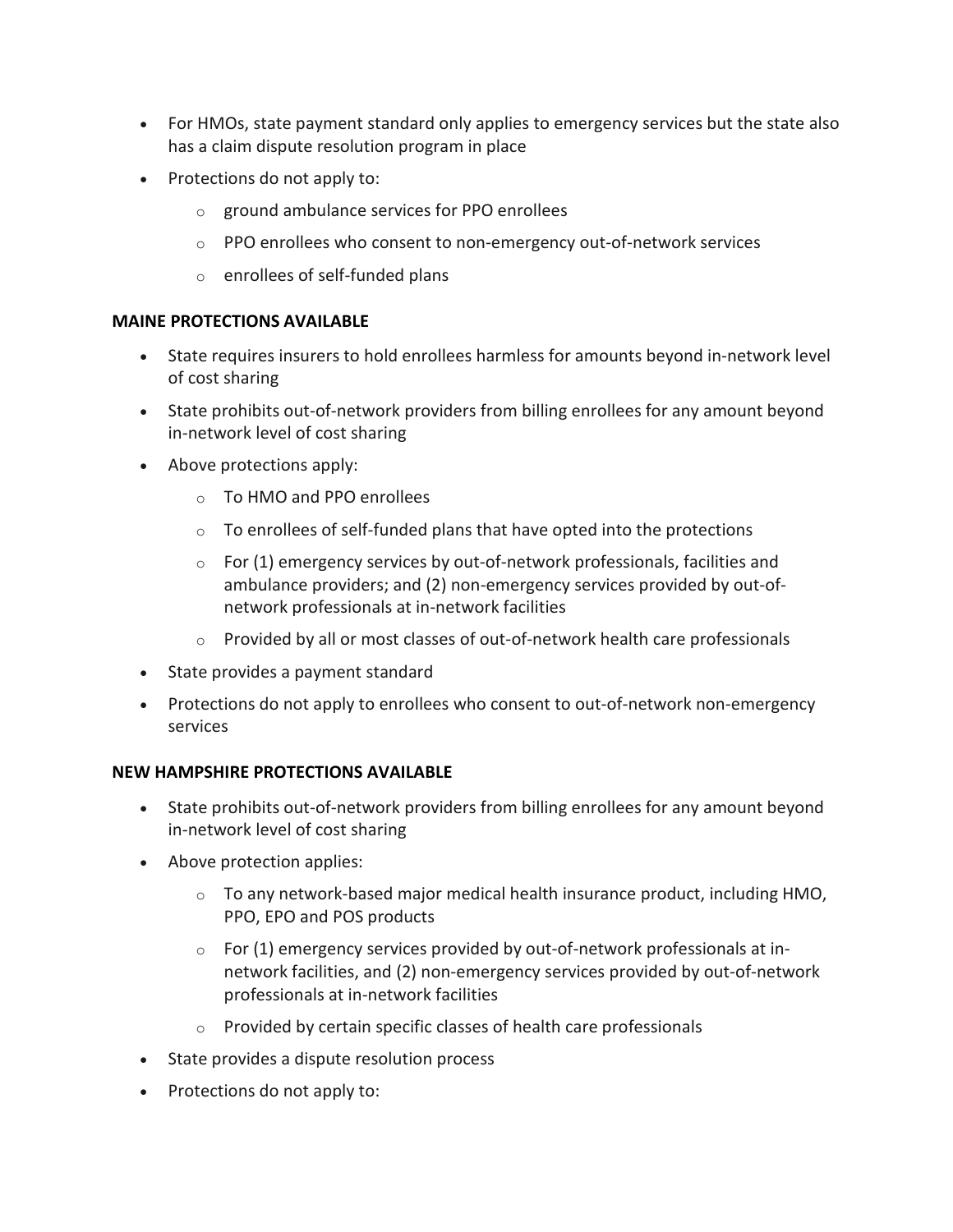- o ground ambulance services
- o services at out-of-network facilities
- o enrollees of self-funded plans

#### **VERMONT PROTECTIONS AVAILABLE**

- State requires insurers to hold enrollees harmless for amounts beyond in-network level of cost sharing
- Above protection applies:
	- o To HMO and PPO enrollees
	- o For emergency services including ground ambulance services
	- o Provided by all or most classes of health care professionals
- Protections do not apply to:
	- o out-of-network facility charges for emergency services
	- o non-emergency services
	- o enrollees of self-funded plans

#### **NEW YORK PROTECTIONS AVAILABLE**

- State requires insurers to hold enrollees harmless for amounts beyond in-network level of cost sharing
- State prohibits out-of-network providers from billing enrollees for any amount beyond in-network level of cost sharing
- Above protections apply:
	- o To HMO, PPO and EPO enrollees.
	- $\circ$  For (1) emergency services provided by out-of-network facilities, professionals, and ground ambulance providers; and (2) non-emergency services provided by out-of-network professionals at in-network facilities
	- o Provided by all or most classes of health care professionals
- State provides a dispute resolution process
- Protections do not apply to
	- o enrollees who consent to non-emergency out-of-network services†
	- o enrollees of self-funded plans

#### **MASSACHUSETTS PROTECTIONS AVAILABLE**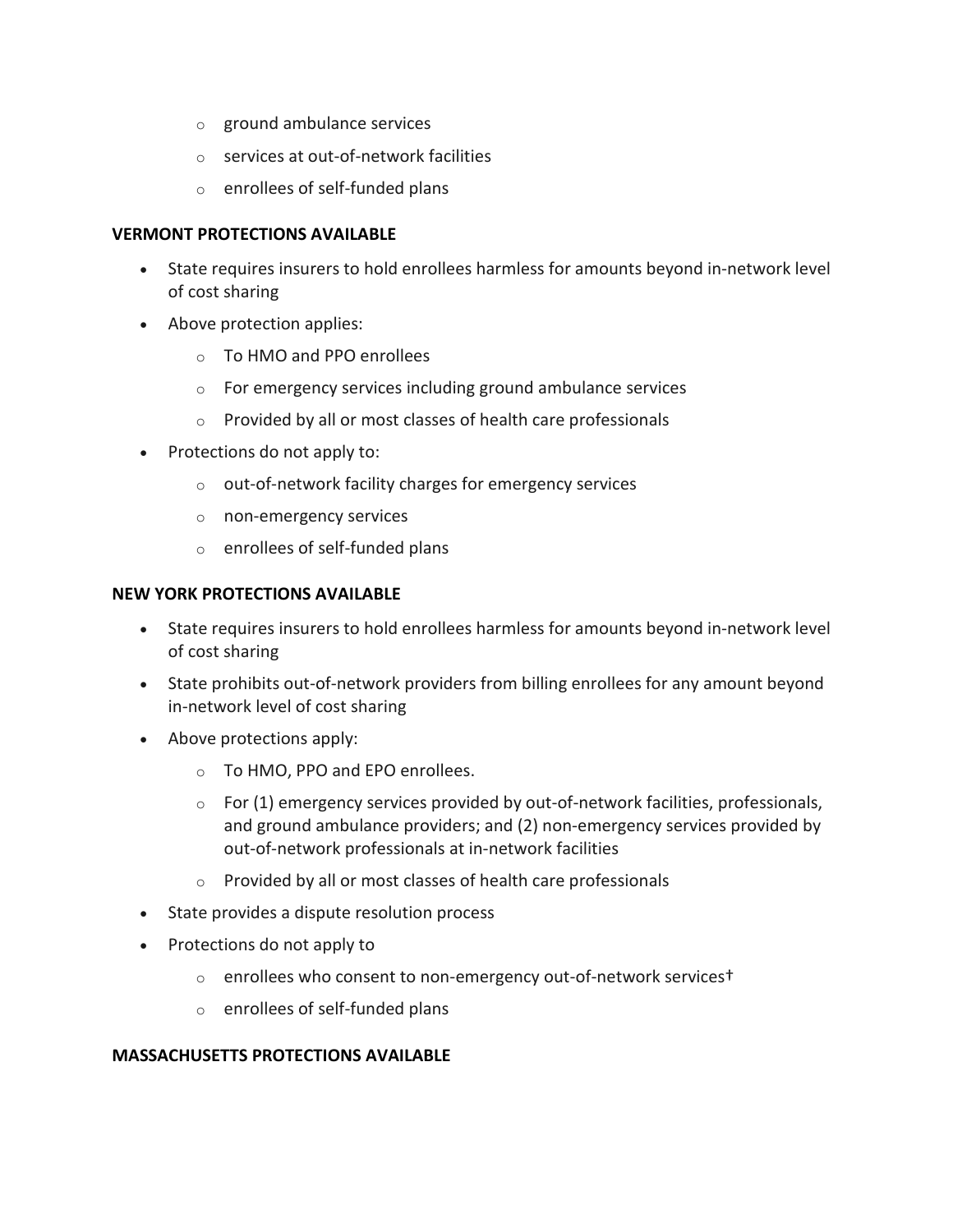- State requires insurers to hold enrollees harmless for amounts beyond in-network level of cost sharing
- Above protection applies:
	- o To HMO and PPO enrollees
	- $\circ$  For (1) emergency services provided by out-of-network professionals at innetwork facilities, and (2) non-emergency services provided by out-of-network professionals at in-network facilities
	- $\circ$  Provided by all or most classes of out-of-network health care professionals
- Protections do not apply to:
	- o ground ambulance services
	- o services at out-of-network facilities
	- o enrollees who consent to out-of-network services
	- o enrollees of self-funded plans

#### **CONNECTICUT PROTECTIONS AVAILABLE**

- State requires insurers to hold enrollees harmless for amounts beyond in-network level of cost sharing
- State prohibits out-of-network providers from billing enrollees for any amount beyond in-network level of cost sharing
- Above protections apply:
	- o To HMO and PPO enrollees
	- $\circ$  For (1) emergency services and (2) non-emergency services provided by out-ofnetwork professionals at in-network facilities
	- o Provided by all or most classes of health care professionals
- State provides a payment standard
- Protections do not apply to:
	- o ground ambulance services
	- o out-of-network facility charges for emergency services
	- o enrollees who consent to non-emergency out-of-network services
	- o enrollees of self-funded plans

#### **RHODE ISLAND PROTECTIONS AVAILABLE**

• State requires insurers to hold enrollees harmless for amounts beyond in-network level of cost sharing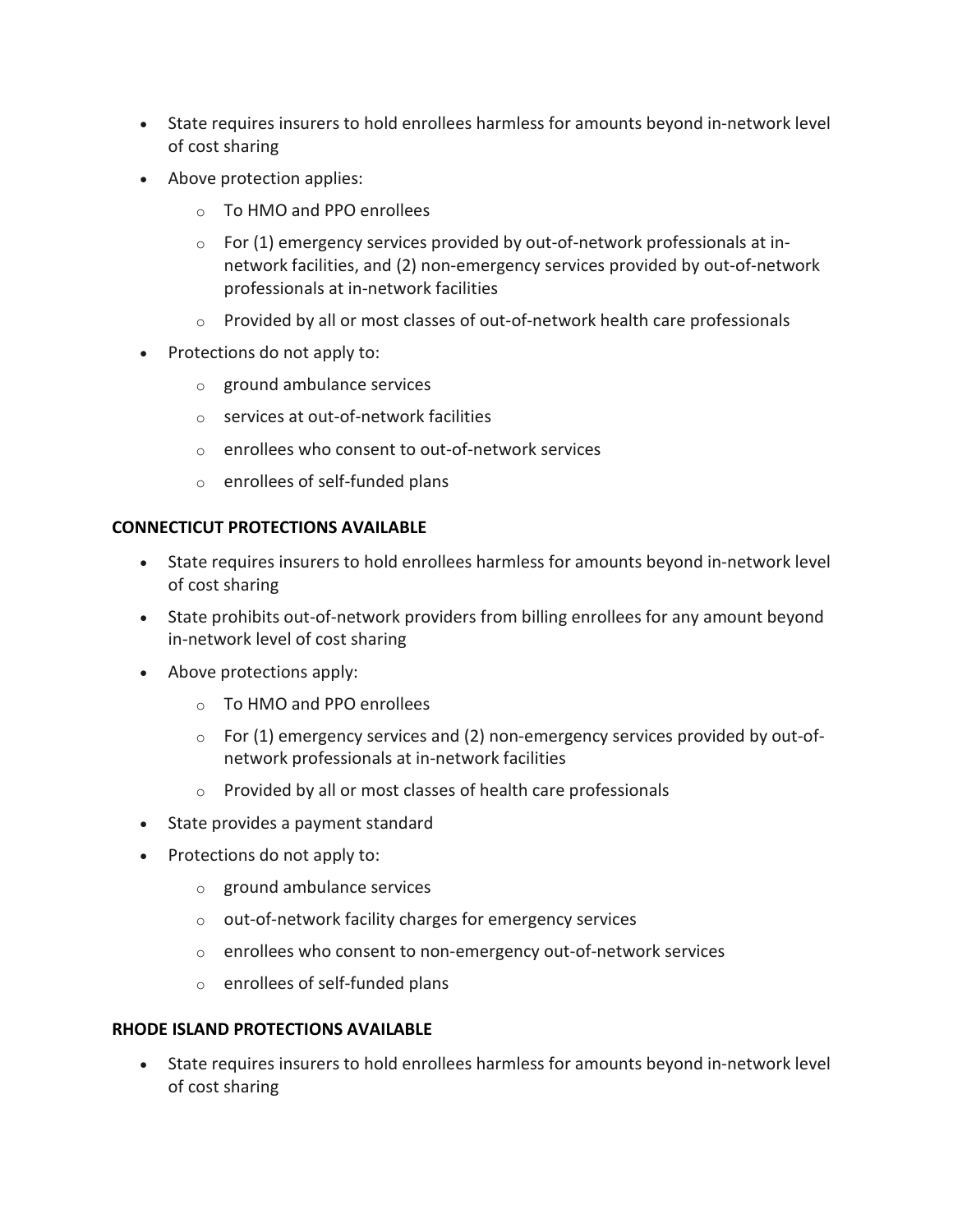- Above protection applies:
	- o To HMO enrollees
	- $\circ$  For (1) emergency services, and (2) non-emergency services provided by out-ofnetwork professionals at in-network facilities
	- o Provided by all or most classes of health care professionals
- Protections do not apply to:
	- o PPO enrollees
	- o ground ambulance services
	- o enrollees of self-funded plans

#### **PENNSYLVANIA PROTECTIONS AVAILABLE**

- State requires insurers to hold enrollees harmless for amounts beyond in-network level of cost sharing
- Above protection applies:
	- o To HMO and PPO enrollees
	- o For emergency services
	- o Provided by all or most classes of health care professionals
- Protections do not apply to:
	- o ground ambulance services
	- $\circ$  out-of-network facility emergency service charges, for PPO enrollees only
	- o non-emergency services
	- o enrollees of self-funded plans

#### **NEW JERSEY PROTECTIONS AVAILABLE**

- State requires insurers to hold enrollees harmless for amounts beyond in-network level of cost sharing
- State prohibits out-of-network providers from billing enrollees for any amount beyond in-network level of cost sharing
- Above protections apply:
	- o To HMO, PPO, EPO and POS enrollees
	- o To enrollees of self-funded plans that have opted into the protections
	- $\circ$  For (1) emergency services provided by out-of-network professionals and facilities, and (2) non-emergency services provided by out-of-network professionals at in-network facilities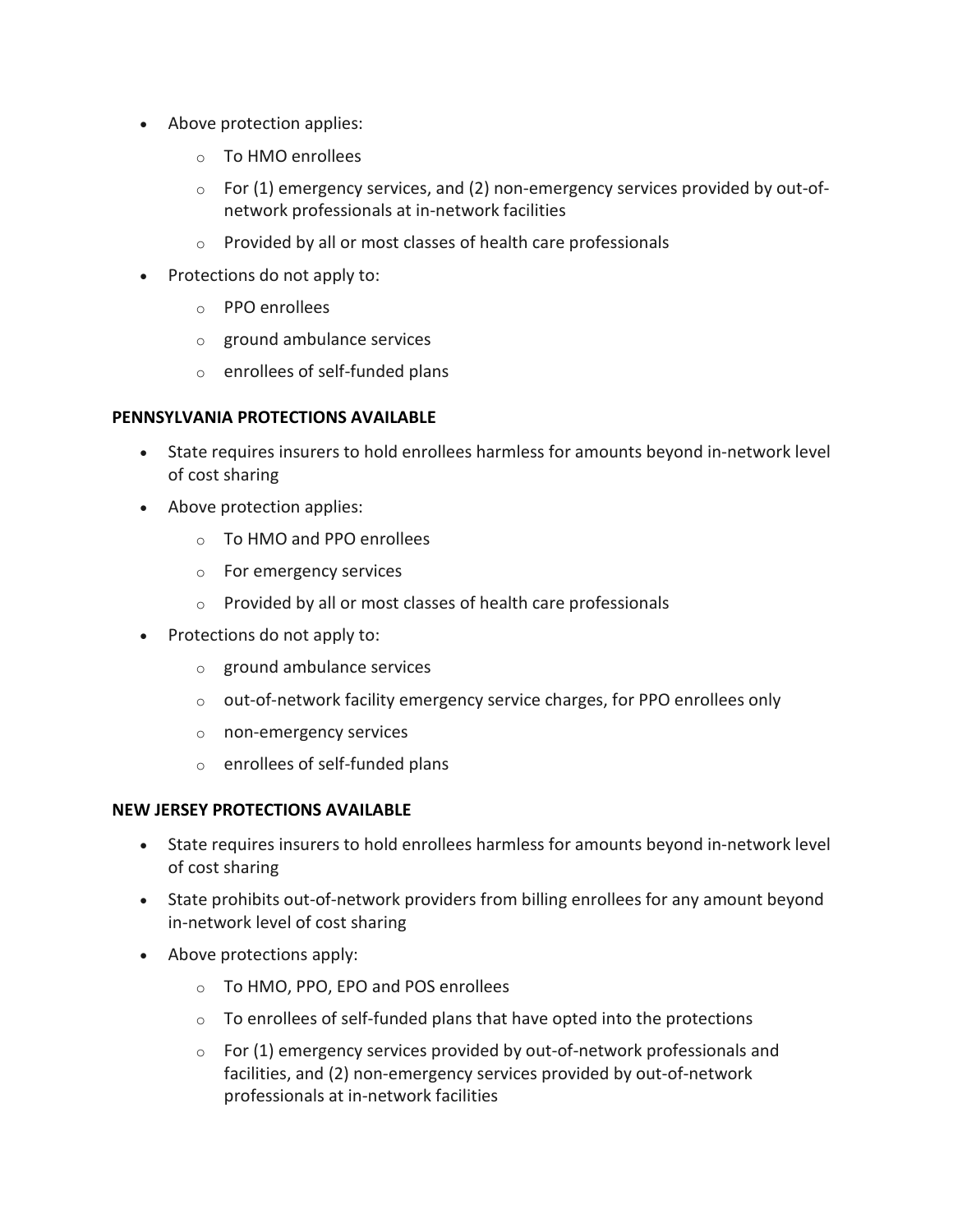- o Provided by all or most classes of health care professionals
- State provides a dispute resolution process
- Protections do not apply to:
	- o ground ambulance services
	- o enrollees who consent to non-emergency out-of-network services

#### **MARYLAND PROTECTIONS AVAILABLE**

- State requires insurers to hold enrollees harmless for amounts beyond in-network level of cost sharing
- State prohibits out-of-network providers from billing enrollees for any amount beyond in-network level of cost sharing
- Above protections apply:
	- $\circ$  To (1) emergency services provided by out-of-network professionals, facilities, and ambulance providers; and (2) non-emergency services provided by out-ofnetwork professionals at in-network facilities
	- $\circ$  Provided by all types of out-of-network health care professionals for HMO enrollees
	- o Provided by on-call or hospital-based physicians who agree to accept assignment of benefits for PPO enrollees
- State provides a payment standard
- Protections do not apply to enrollees in self-funded plans

#### **VIRIGINA PROTECTIONS AVAILABLE**

- State requires insurers to hold enrollees harmless for amounts beyond in-network level of cost sharing
- State prohibits out-of-network providers from billing enrollees for any amount beyond in-network level of cost sharing
- Above protections apply:
	- o To HMO and PPO enrollees
	- o To enrollees of self-funded plans that have opted into the protections
	- $\circ$  For (1) emergency services by out-of-network professionals and facilities, and (2) non-emergency surgical or ancillary services provided by all or most classes of out-of-network professionals at in-network facilities
- State provides a dispute resolution process
- Protections do not apply to ground ambulance services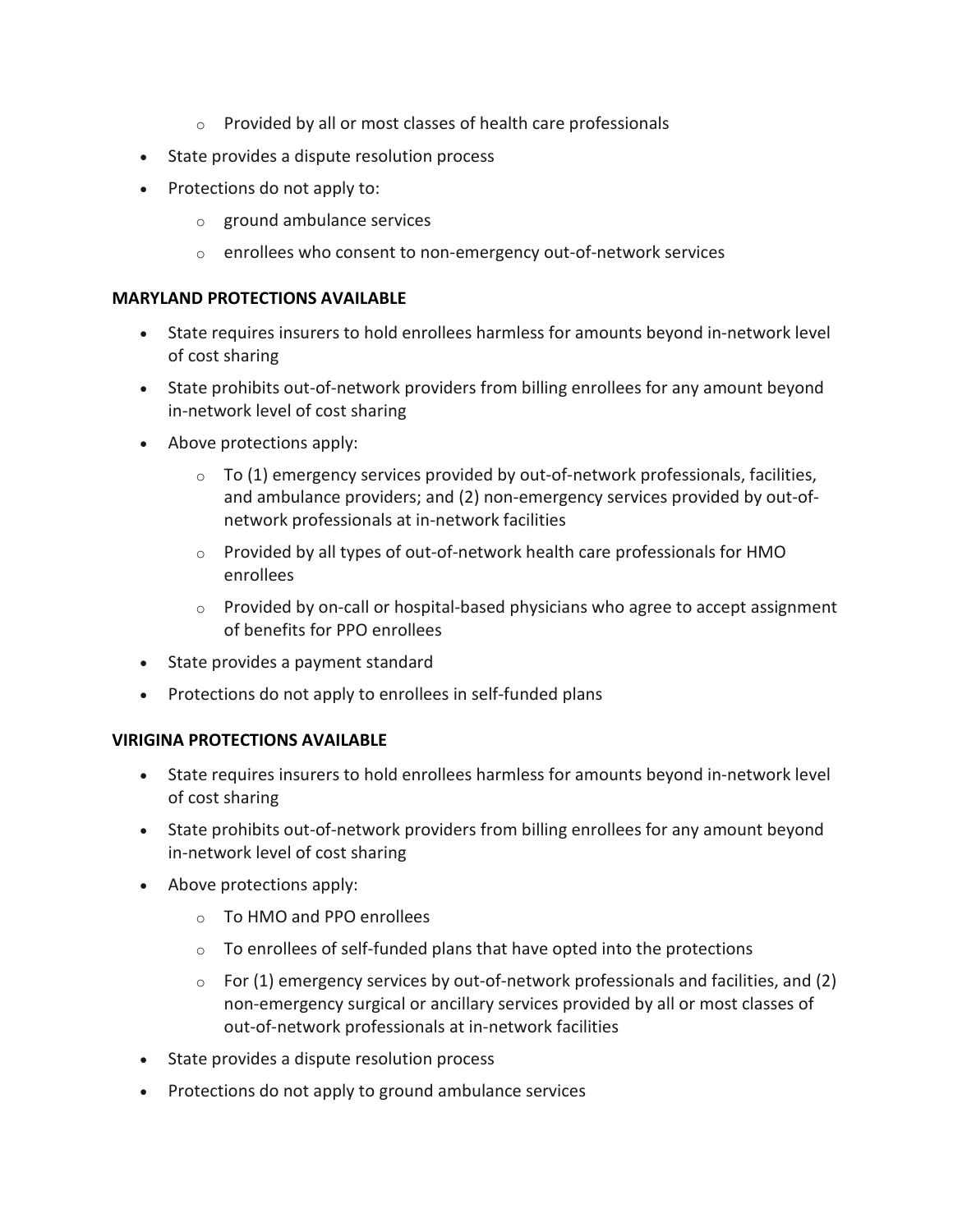#### **WEST VIRGINIA PROTECTIONS AVAILABLE**

- State requires insurers to hold enrollees harmless for amounts beyond in-network level of cost sharing
- Above protection applies:
	- o To HMO enrollees
	- o For emergency services including ground ambulance services
	- o Provided by all or most classes of health care professionals
- Protections do not apply to:
	- o out-of-network facility charges for emergency services
	- o non-emergeny services
	- o enrollees of self-funded plans

# **NORTH CAROLINA PROTECTIONS AVAILABLE**

- State requires insurers to hold enrollees harmless for amounts beyond in-network level of cost sharing
- Above protections apply:
	- o To HMO and PPO enrollees
	- o For emergency services by out-of-network professionals
	- o Provided by all or most classes of health care professionals
- Protections do not apply to:
	- o ground ambulance services
	- $\circ$  emergency services by out-of-network facilities
	- o non-emergency services
	- o enrollees of self-funded plans

#### **DELAWARE PROTECTIONS AVAILABLE**

- State requires insurers to hold enrollees harmless for emergency services provided
	- o by out-of-network professionals
	- o at out-of-network facilities
	- $\circ$  by certain out-of-network ground ambulance service providers
- State prohibits providers from balance billing enrollees for non-emergency services provided at in-network facilities unless they obtain consent from the enrollee
- Above protections apply to: